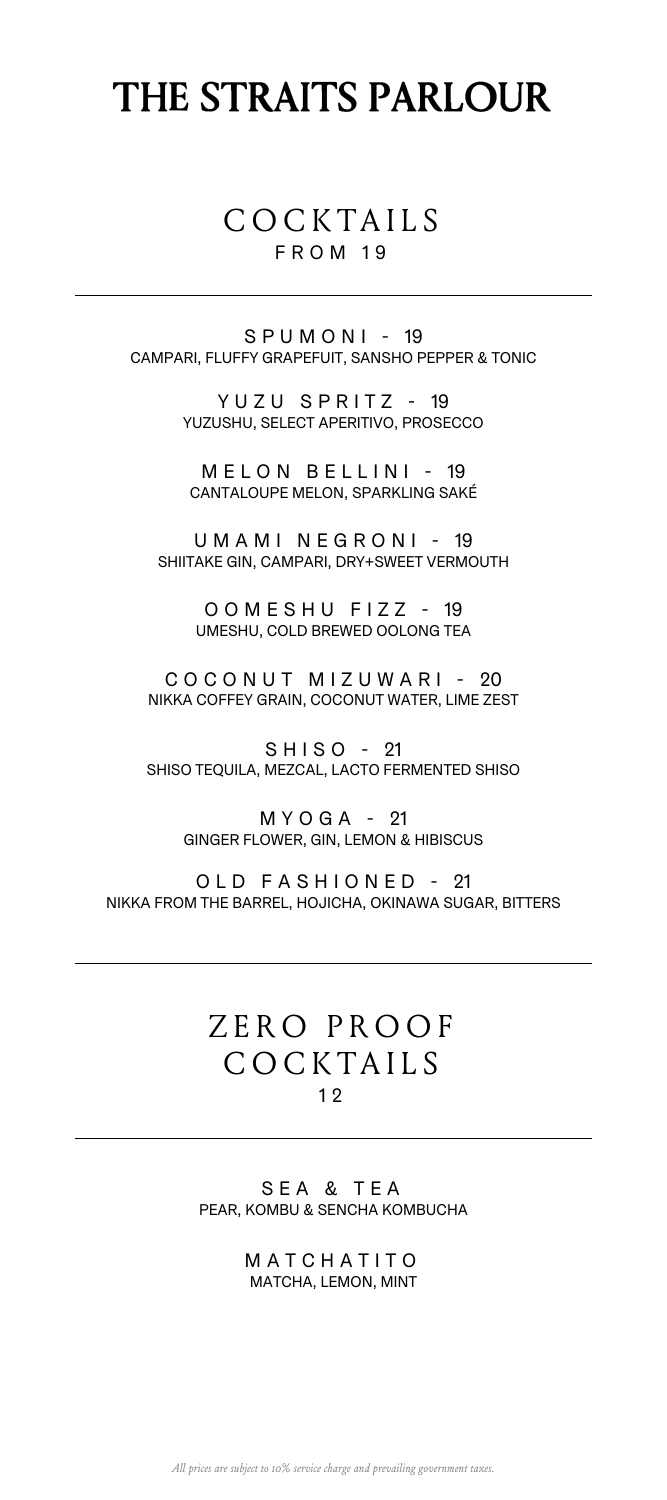# THE STRAITS PARLOUR

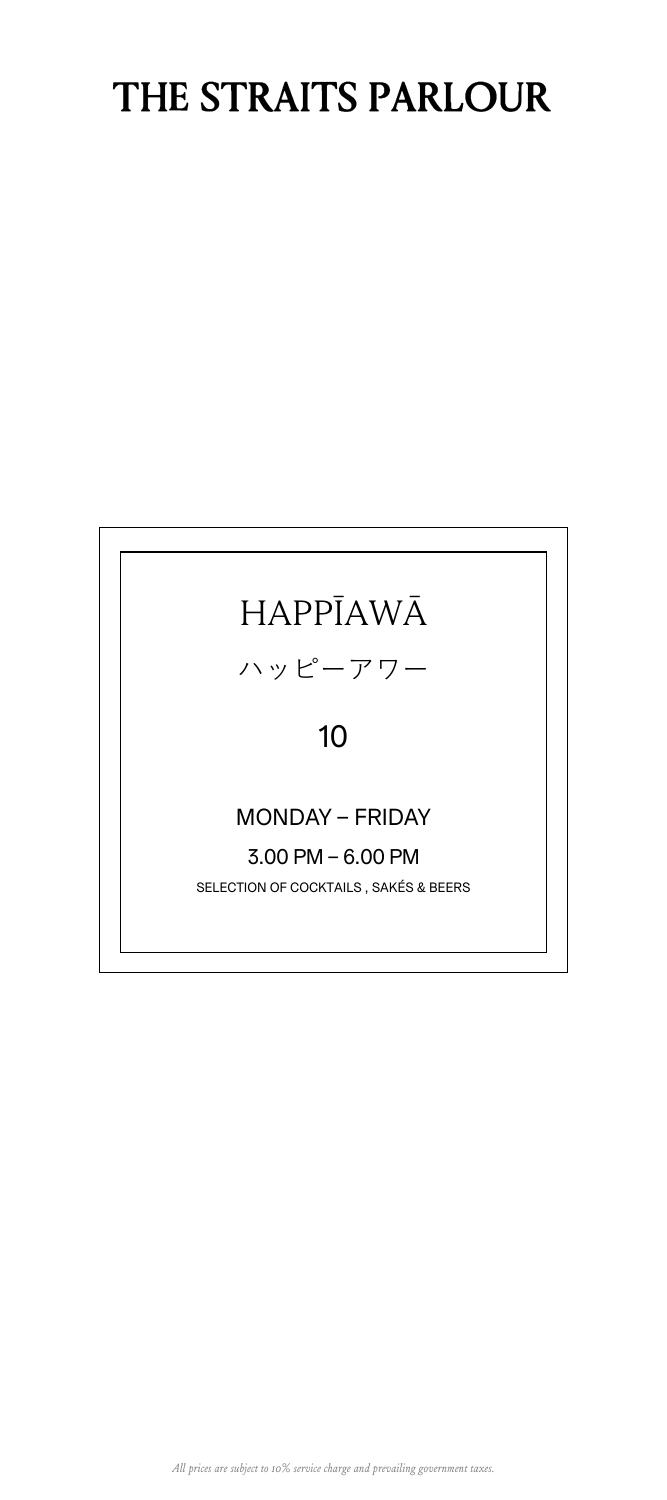# SAKÉ

#### FROM 35

|                                                                  | Carafe<br>180 ml | Bottle<br>1800 ml |
|------------------------------------------------------------------|------------------|-------------------|
| Hanatomoe 'Yon-Dan' Shikomi<br>junmai yamahai muroka nama genshu | 38               | 288               |

### CLASSICS

|                                          | Carafe<br>180 ml | <b>Bottle</b><br>720 ml |
|------------------------------------------|------------------|-------------------------|
| Hitotoki<br>junmai sparkling             | 35               | 98                      |
| Mimurosugi Tokubetsu<br>junmai karakuchi | 35               | 108                     |
| Yamamoto<br>junmai ginjo wain            | 38               | 118                     |
| Niseko<br>junmai ginjo                   | 42               | 128                     |
| Hokkaido Kanjyuku<br>junmai              | 42               | 128                     |
| Kitano Nishiki<br>junmai daiginjo        | 48               | 148                     |
| Emishiki, Masterpiece<br>junmai daiginjo | 52               | 168                     |
| Dassai 39<br>junmai daiginjo             | 55               | 178                     |
| Dassai 23<br>junmai daiginjo             | 88               | 288                     |

### ADVENTUROUS

| Shinomine Moromi<br>junmai ginjo nama genshu nigori        | 42 | 128 |
|------------------------------------------------------------|----|-----|
| Terada Honke Katori 80<br>junmai kimoto muroka nama genshu | 45 | 138 |
| Hakugyokuko<br>junmai ginjo yamahai muroka nama genshu     | 45 | 138 |
| Yuho Yamaoroshi<br>junmai kimoto muroka nama genshu        | 45 | 138 |
| Akishika Moto Plus One<br>junmai yamahai muroka nama moto  | 55 | 178 |
| Noguchi<br>yamahai gohyakumangoku                          | 88 | 288 |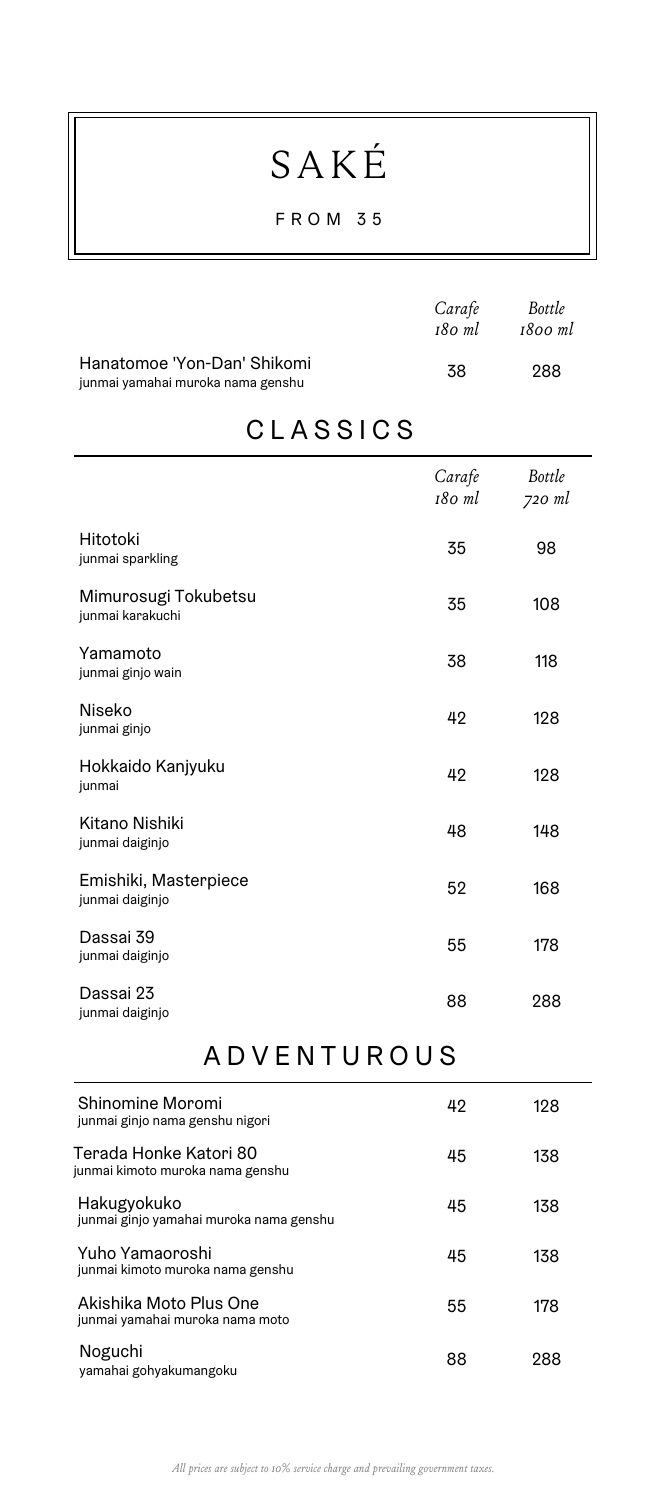# JAPANESE LIQUEUR

#### FROM 16

|                                                     | Gls |
|-----------------------------------------------------|-----|
| Azumaichi Honkaku Umeshu Naturale                   | 16  |
| Miyakanbai Hi no Shizuku Yuzu Saké                  | 16  |
| Miyakanbai Hi no Shizuku Ichigo (strawberry) liquor | 16  |
| Sunday's Coffee Shochu                              | 18  |

## JAPANESE WHISKIES

|                                  | Gls | Btl  |
|----------------------------------|-----|------|
| Nikka from The Barrel<br>500 ml  | 18  | 188  |
| Kabukin Suntory Whisky           | 18  | 228  |
| Nikka Coffey Grain               | 18  | 248  |
| Nikka Coffey Malt                | 18  | 248  |
| Suntory Old Whisky "Dharma"      | 18  | 248  |
| The Chita                        | 19  | 268  |
| Nikka Miyagikyo Single Malt      | 20  | 288  |
| Nikka Yoichi Single Malt         | 20  | 288  |
| Ichiro's Malt & Grain            | 23  | 348  |
| Yamazaki 12                      | 40  | 588  |
| Hakushu 12                       | 42  | 648  |
| Nikka Taketsuru 17               | 44  | 688  |
| Nikka Taketsuru 21               | 55  | 888  |
| Hibiki 17                        | 118 | 1888 |
| Chichibu The Peated 2013         | 118 |      |
| Chichibu 2018 "10th Anniversary" |     | 1888 |
| Yamazaki 18                      |     | 2888 |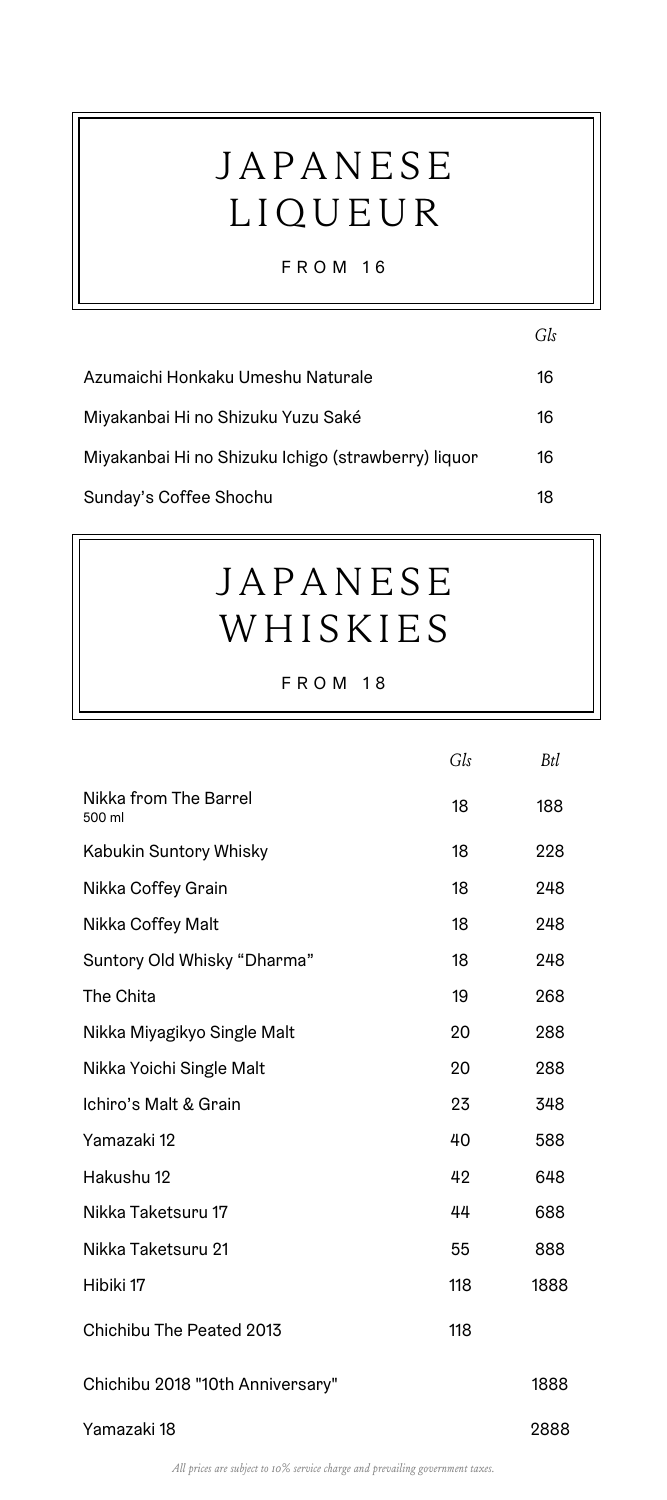## SPIRITS GIN

#### FROM 18

|                                    | Gls | Btl |
|------------------------------------|-----|-----|
| Roku Gin                           | 18  | 228 |
| Nikka Coffey Gin                   | 18  | 248 |
| Wa Gin                             | 19  | 268 |
| Ki No Bi Gin                       | 20  | 288 |
| Ki No Tea Gin                      | 21  | 308 |
| Ki No Bi Sei                       | 22  | 328 |
| Cambridge Japanese Gin             | 22  | 328 |
| Yamamoto Craft Gin Night Traveller | 23  | 348 |
| Tatsumi<br>500 ml                  | 23  | 228 |

## SPIRITS VODKA

|                    | Gls | Btl |
|--------------------|-----|-----|
| Haku Vodka         | 18  | 228 |
| Nikka Coffey Vodka | 18  | 248 |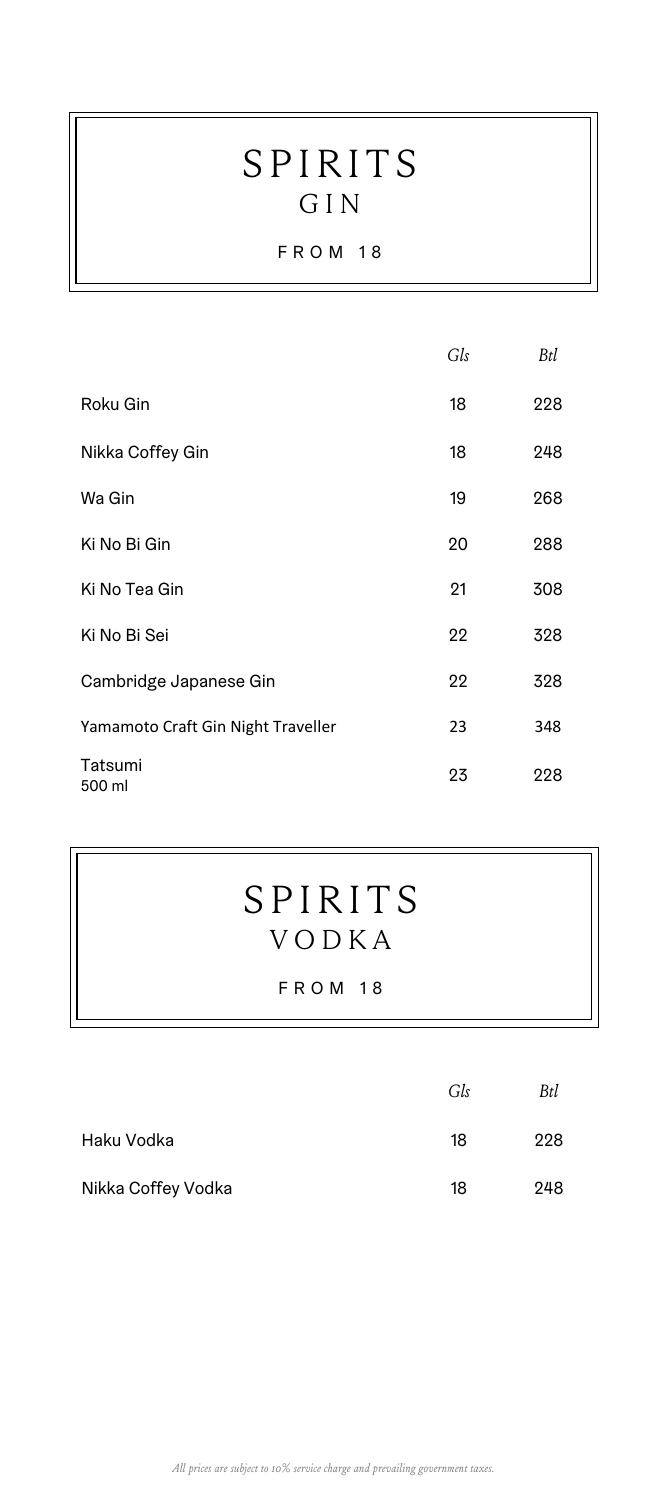# AGAVE TEQUILA

#### FROM 16

|                             | Gls | Btl |
|-----------------------------|-----|-----|
| Codigo Blanco               | 16  | 188 |
| Don Julio Añejo             | 20  | 288 |
| Codigo Añejo Barrel Strengh | 32  | 488 |
| Don Julio 1942              | 35  | 548 |

## AGAVE MEZCAL

#### FROM 17

|                                 | Gls | Btl |
|---------------------------------|-----|-----|
| Machetazo San Luis Potosi       | 17  | 228 |
| Rey Campero Espadin             | 18  | 248 |
| Alipus San Miguel Olla De Barro | 22  | 328 |
| Código Mezcal Artesanal         | 23  | 348 |
| Del Maguey Pechuga              | 44  | 688 |

## SPIRITS RUM

|                              | Gls | Btl |
|------------------------------|-----|-----|
| Clairin Communal             | 17  | 208 |
| Doorly's 12yo                | 18  | 248 |
| Hampden 46%                  | 19  | 268 |
| Ron Colon Salvadonero Coffee | 20  | 288 |
| Neisson XO 57.3%             | 38  | 588 |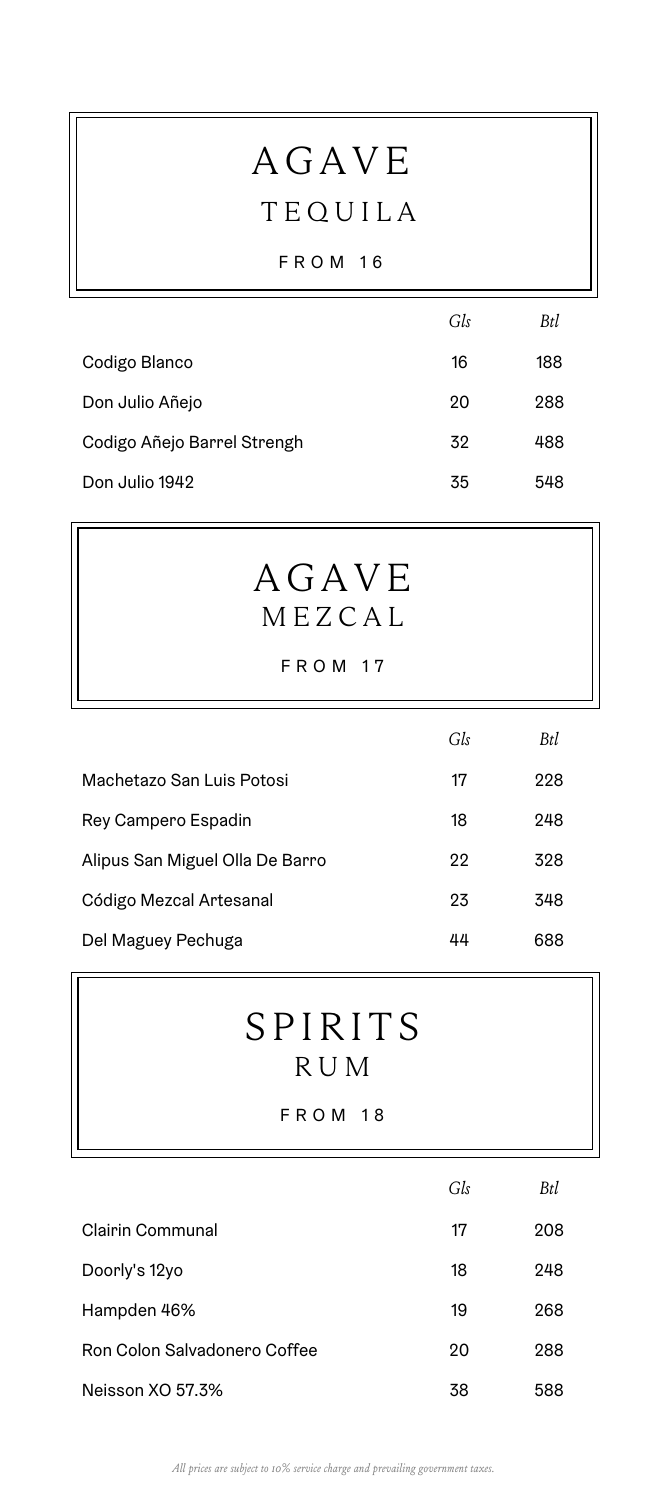## SPIRITS CALVADOS

#### FROM 18

|                                | Gls | Btl |
|--------------------------------|-----|-----|
| Christian Drouin Calvados XO   | 18  | 228 |
| Christian Drouin Calvados 1976 | 55  | 888 |

## SPIRITS COGNAC

FROM 28

|                                     | Gls | Btl |
|-------------------------------------|-----|-----|
| Vallein Tercinier Cognac Hors D'âge | 28  | 448 |
| Martell XO                          | 42  | 648 |
| Rémy Martin XO                      | 44  | 688 |

## SPIRITS EAU - D E - VIE

|                          | Btl |
|--------------------------|-----|
| Grappa Di Moscato Giallo | 22  |
| Pear William Capovilla   | 24  |
| Abricot Di Vesuvio       | 28  |
| Grappa Tabacco           | 32  |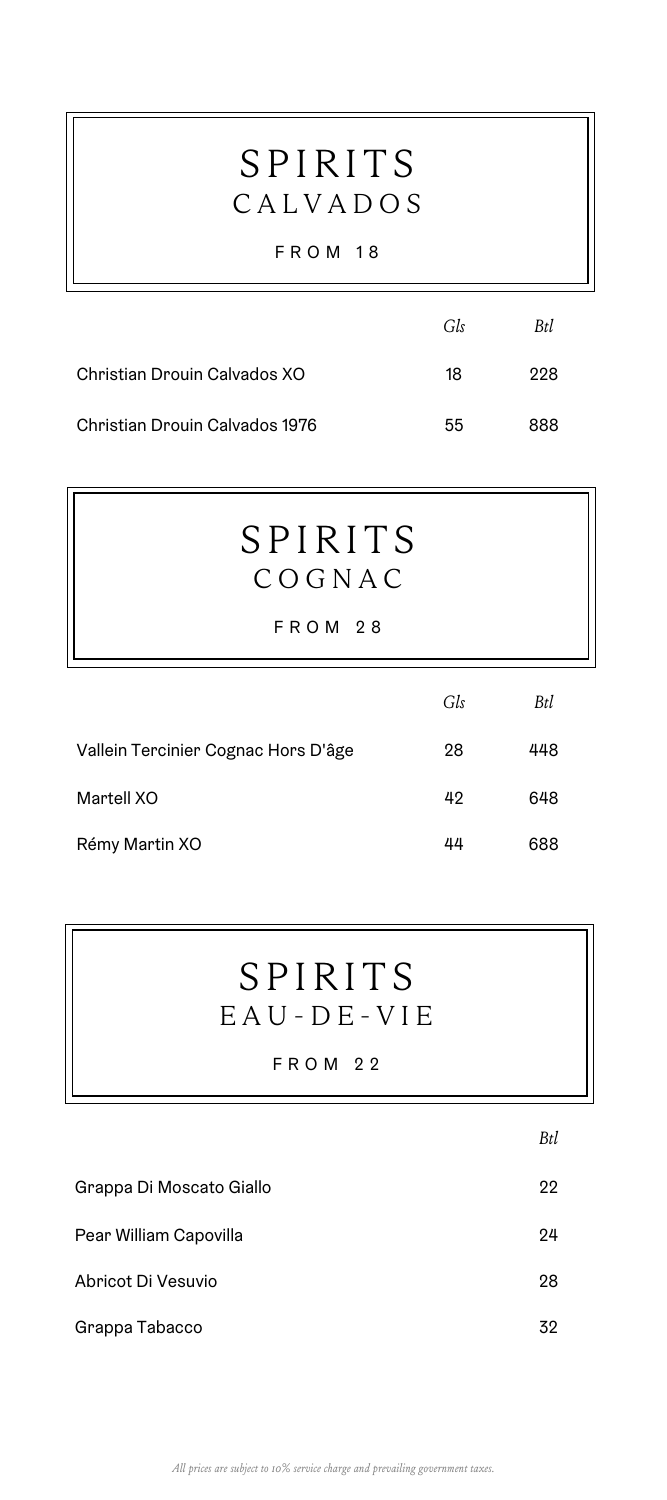# JAPANESE BEER

330 ML FROM 15

|                                 | $330$ ml |
|---------------------------------|----------|
| Asahi Super Dry                 | 15       |
| Swanlake Koshihikari Rice Lager | 19       |
| Y Market Green Saison           | 20       |

# BEER

330 ML FROM 15

|                         | $330$ ml |
|-------------------------|----------|
| Lion's Straits Pale Ale | 15       |
| Brewlander Love IPA     | 16       |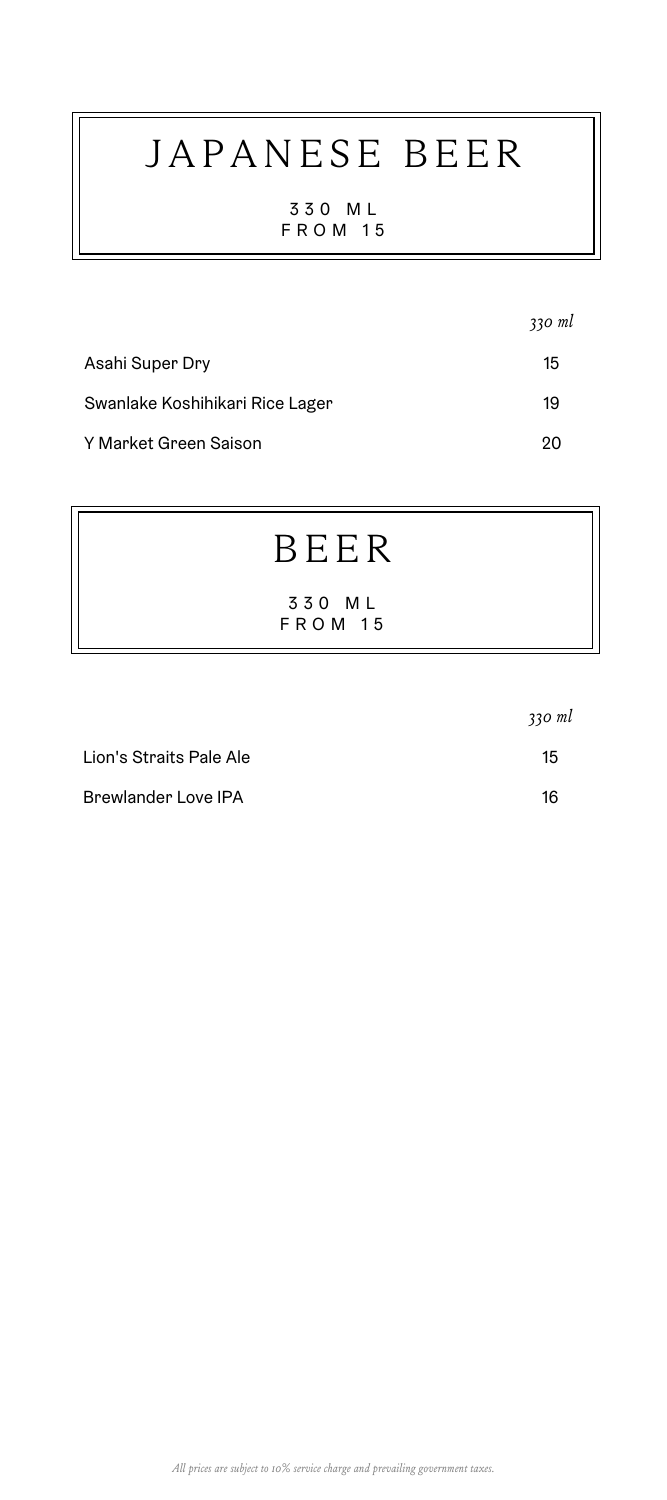# NON ALCOHOLIC

## KOMBUCHAS

OUR RANGE OF HOUSEMADE KOMBUCHAS COLD BREWED TEAS FERMENTED AT COOL TEMPERATURES FOR UP TO ONE MONTH

10

GENMAICHA

SENCHA

H Ō JICHA

MUGICHA

### **COFFEE**

#### SOURCED FROM INDEPENDENT COFFEE BOUTIQUE PPP A PURVEYOR OF SPECIALITY COFFEE IN SINGAPORE

#### FROM 6

BLACK - 6

WHITE - 7

FILTER COFFEE - 10 *do ask the team for today's selection*

SOY MILK / OAT MILK / CHOCOLATE / ICE / ADDITIONAL SHOT +1

### COLD BREWED

BREWED IN HOUSE FOR 24 HOURS AT 8° TO RETAIN ALL THEIR FRESHNESS AND FRUITY NOTES

10

COLD BREWED TEA OF THE DAY *ask the team for today's refreshing brew*

COLD BREWED COFFEE OF THE DAY *ask the team for today's refreshing brew*

*All prices are subject to 10% service charge and prevailing government taxes.*